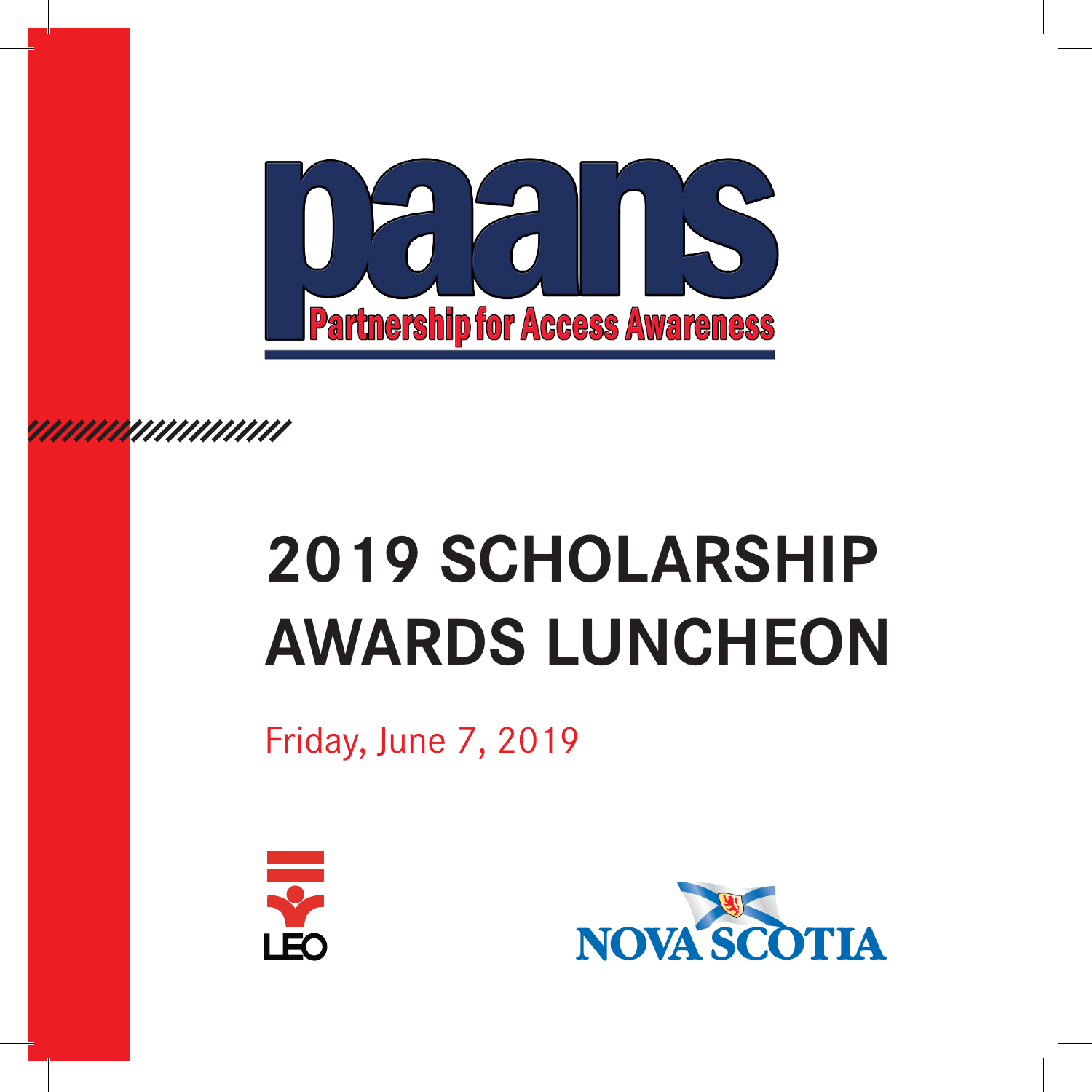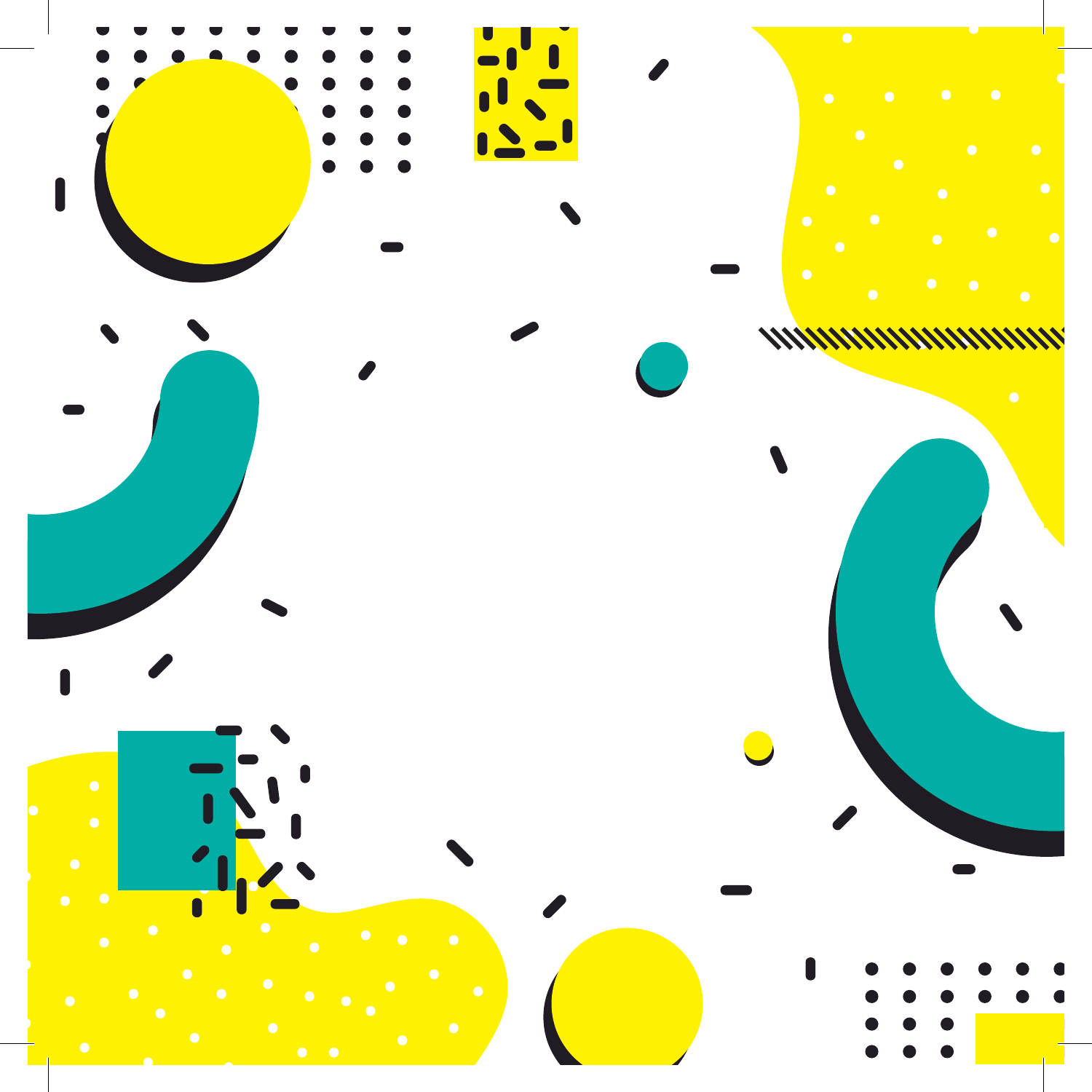

# **INVESTING IN OUR FUTURE**

Mainland Nova Scotia Scholarship Recipients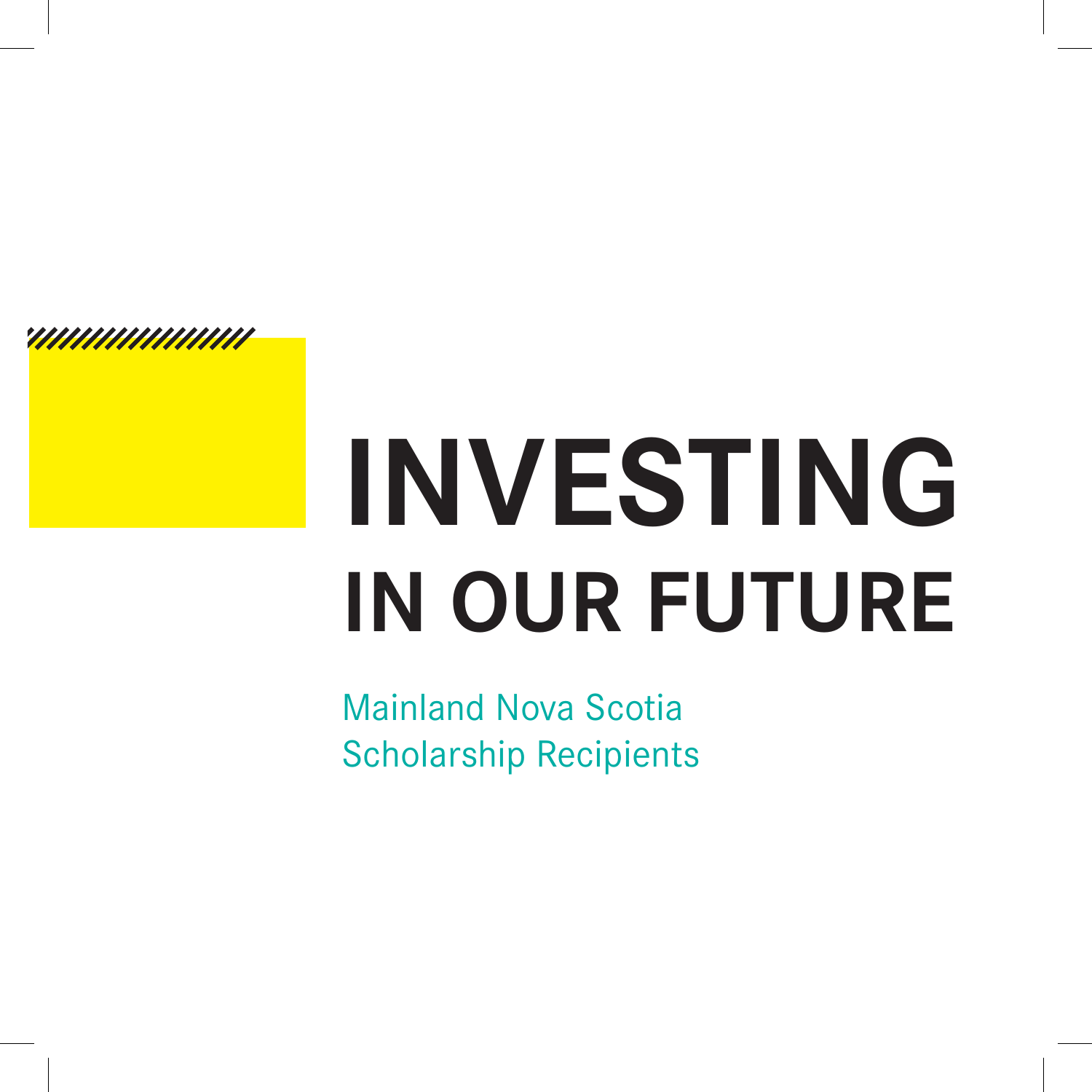

## Caden Flynn *(sponsored by Scotiabank)*

Caden Flynn is a 17 year old grade 12 student from Elmsdale Nova Scotia. He has a deep passion for politics and music. After High School he plans to pursue a bachelor degree in political science with further plans to go to law school to become a human rights lawyer.



## Emily Smith *(sponsored by Scotiabank)*

I am an 18 year old student from Lower Truro, NS. I am graduating from Cobequid Educational Centre June 2019. I am attending Saint Mary's University in September 2019 taking a Bachelor of Arts, majoring in Sociology, minoring in Indigenous Studies. My future

plans include taking Social Work and becoming a Clinical Therapist.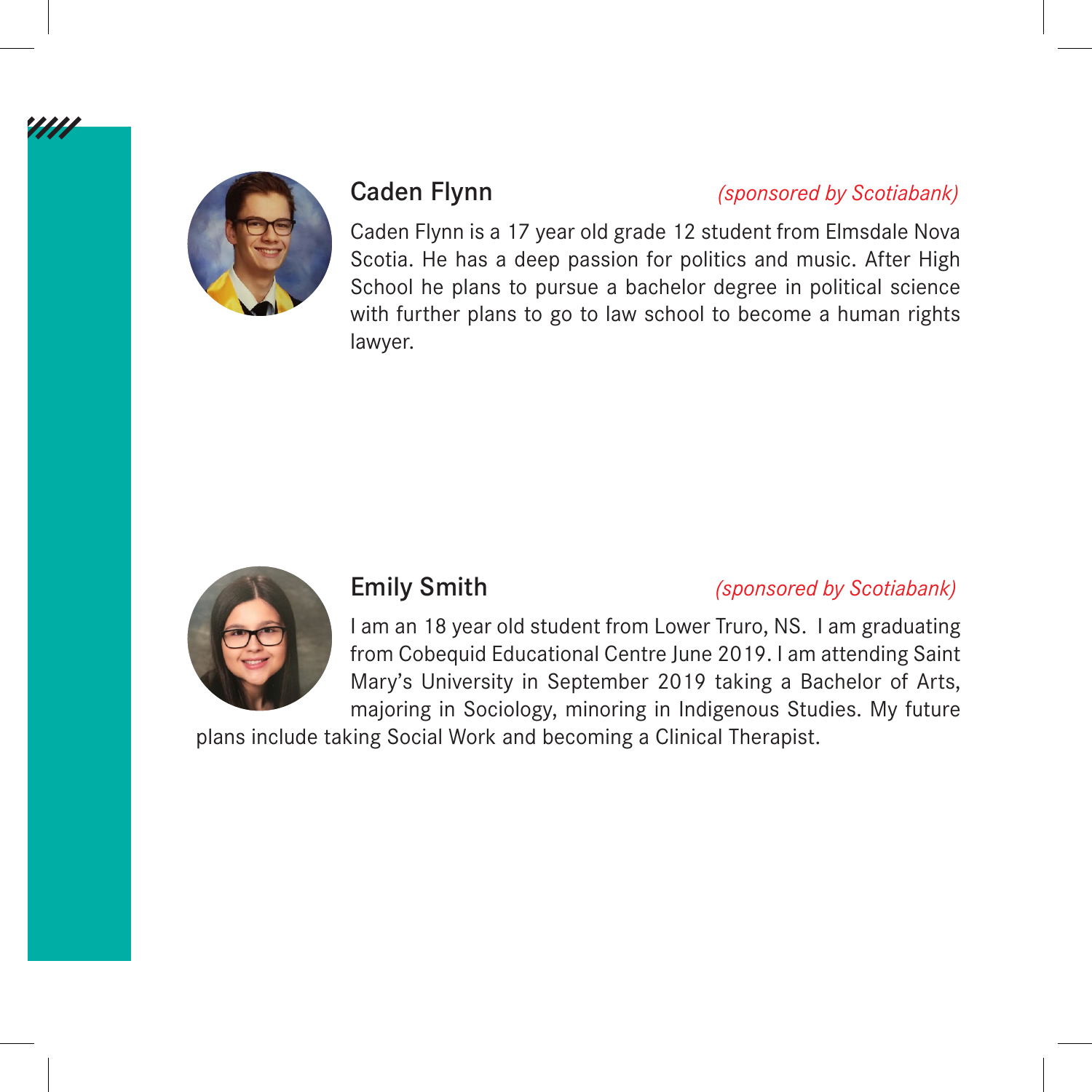## Errol DaRocha *(sponsored by RBC)*



Errol DaRocha is a computer science student going into his second year at Acadia University. He and his parents reside in the tiny community of Steam Mill, NS. He has a twin sister; and has another older sister who is finishing her final year at the University of Kings

College. Errol has always been a determined individual who from a young age had learned to challenge himself. His determination has never let his physical limitations slow him down; he was involved in the SMILE program at Acadia University from ages 3-16; in grade 3, a year after his legs were operated on, he decided to try cross-country running; in grade 7, the only year his high school had wrestling, he won 'The Wrestling Heart Award' showing his true heart is in everything he does. Computers have been an equalizer for Errol; this is a field he excels.



## Lauren Nickerson *(sponsored by Smith Family)*

My name is Lauren Nickerson, I an 18 years old and reside in West Pubnico, Nova Scotia (a small Acadian village). I have been diagnosed with Type One Diabeties since the age of four. I attended summer camps for children with Type One Diabeties as a child

and eventually became a camp counsellor at the same camp when I was older. My frequent visits to the hospital for check-ups as a child sparked my interest in science and inspired me to persue nursing at Universitè de Moncton and one day persue medicine.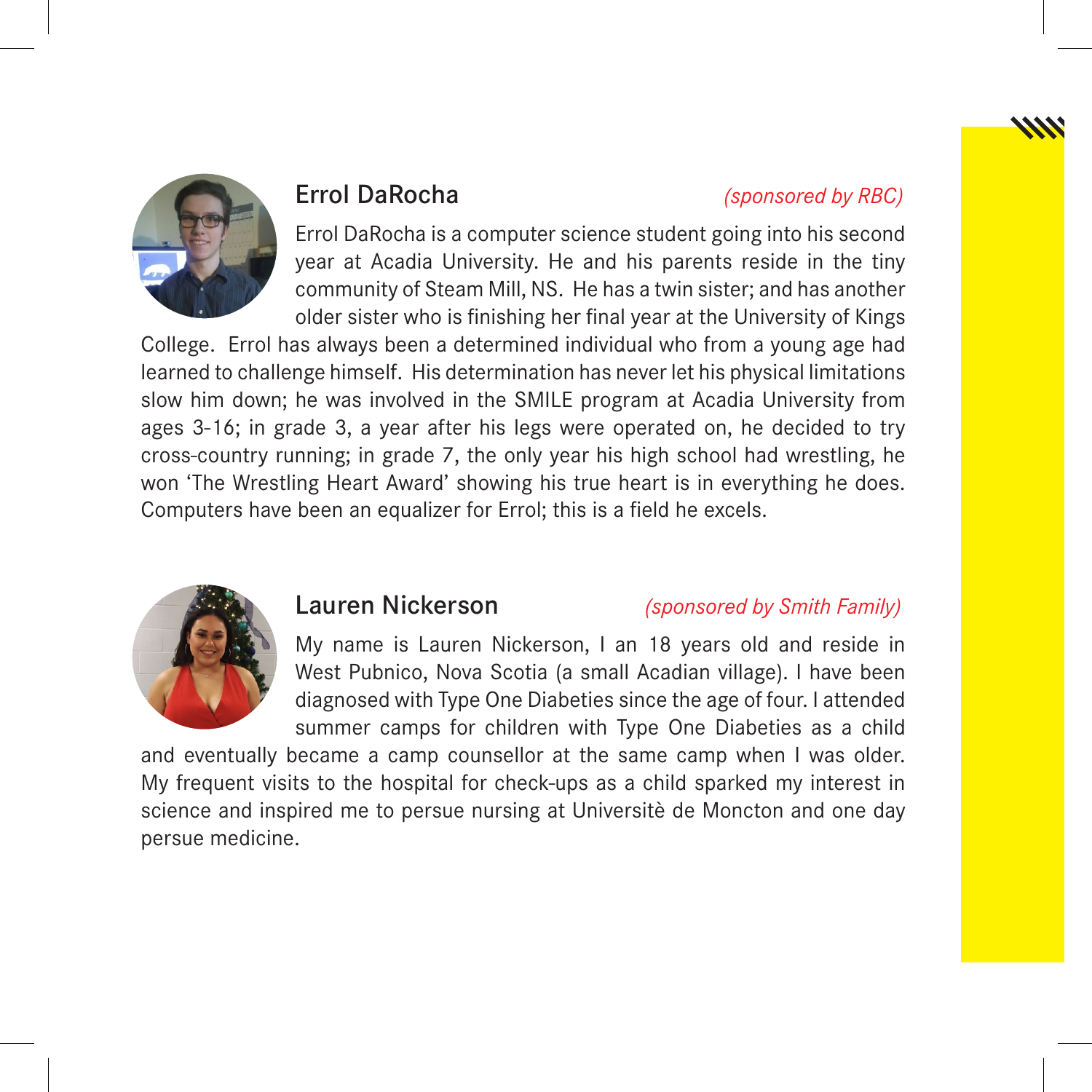

## Megan Wright *(sponsored by Scotiabank)*

Hi there! My name is Megan Wright, I have just completed my third year at Acadia University studying Community Development. I plan on pursuing this degree with a Bachelor of Education along with the credentials to teach incarcerated youth. This summer I am proud

to have accepted the student Recreation Internship position with the Municipality of the County of Kings; where I am an integral part of the recreation team and provision of summer community programs and events. These are accomplishments I did not think I would have the opportunity to adapt to after suddenly becoming severely hard of hearing in 2016. Maintaining positivity and resilience while learning with a disability has not been easy. Being selected for the 2019 PAANS Scholarship is truly an honour; I will forever be grateful for this award which will go towards equipment to make my post-secondary educational career accessible for my needs.



### Quentin Knock *(sponsored by RBC)*

Quentin Knock, a grade 12 at Amherst Regional High School, is involved in both his school and community. A para athlete he competes in the 200, 800 and shot put in track and field, and also runs cross country. His passion is hockey and during the winter

months you can find him officiating every chance he gets, as well as, having another part-time job. Enrolled at NSCC for Business Administration next year he values the relationships that he has made with those around him.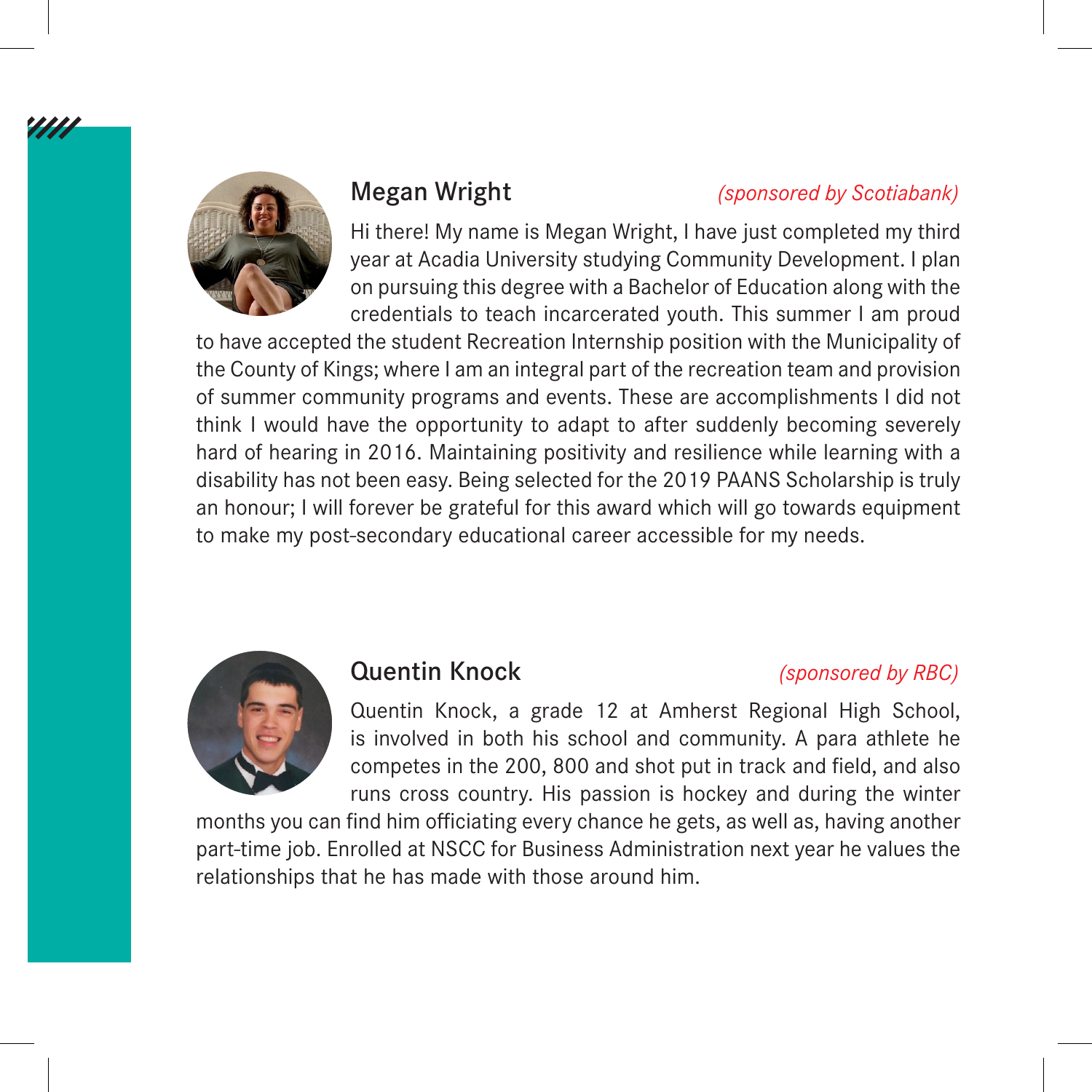Ruis MacDonald *(sponsored by Casino Nova Scotia)*

My name is Ruis MacDonald, and I am a fourth-year chemical engineering student at Dalhousie University. In September 2016, a balcony railing gave way when I leaned against it, and I fell three stories onto my head. This resulted in a traumatic brain injury,

which I have recovered from, and paralysis from the waist down. My goals are to work for Tesla on autonomous driving algorithms and my life not being restricted because of my disability.



### Sophie Hunter *(sponsored by CIBC)*

 $\boldsymbol{\mu}$ 

Hi, my name is Sophie Hunter. I am hearing impaired and have worn hearing aids since I was a baby. More recently, I have had cochlear implant surgery and I now have cochlear implants in both of my ears. These have helped a lot.

I am in grade 12 and will be graduating from West Kings District High School in the Annapolis Valley this June. My favourite interests are working with children, art, and socializing. This summer there will be a lot of change as my family and I are moving to Ontario with my Dad's work. However, what will not change is my wish to work with children and in September I'll be starting college doing a two-year Early Childhood Education diploma.

Thank you to everyone who has helped me to get this far and to PAANS supporting me in my dream of working with children.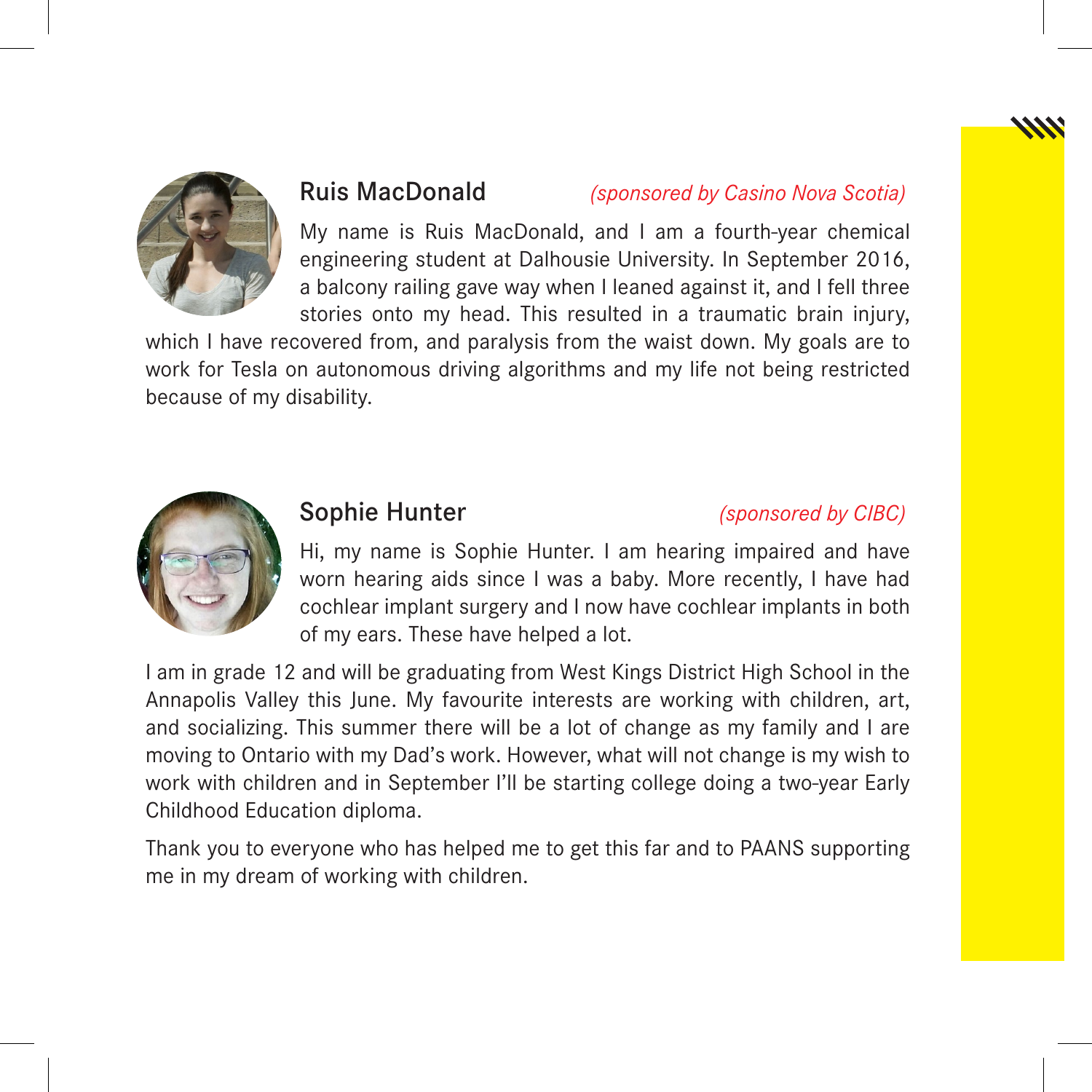

## Taylor Dean *(sponsored by RBC)*

My name is Taylor Dean, and I'm from the small county of Pictou, N.S. I'm 18 years old and am in my final semester of high school! I was diagnosed with Crohn's Disease at only 13 years old, and it continues to affect my life daily. Appointments and treatments

cause me to occasionally miss school, but I refuse to let my illness define who I am or affect my education. Education and school are a huge part of my life, and I love to learn new things. Next year I am going to Dalhousie University to begin my undergraduate degree in Medical Sciences, and I hope to be accepted into Medical School after 4 years. My dream is to become a gastroenterologist, a doctor that specializes in diseases of the digestive system, so I'm able to help others to the same extent which my own doctors have helped me.



### Zoe Thibault *(sponsored by CIBC)*

## Zoe Thibault lives in Doucetteville, Digby County and is graduating from St. Mary's Bay Academy in St. Bernard this June 2019. Zoe is a student that has maintained excellent academic standing throughout her high school years and was selected to receive

the Lieutenant Governor's Award for academic excellence and school/community service in 2018. Zoe's interests include humanitarian service travel with ME to WE, instructing in the learn-to-skate CanSkate program in Digby, NS, and being involved in her school and community.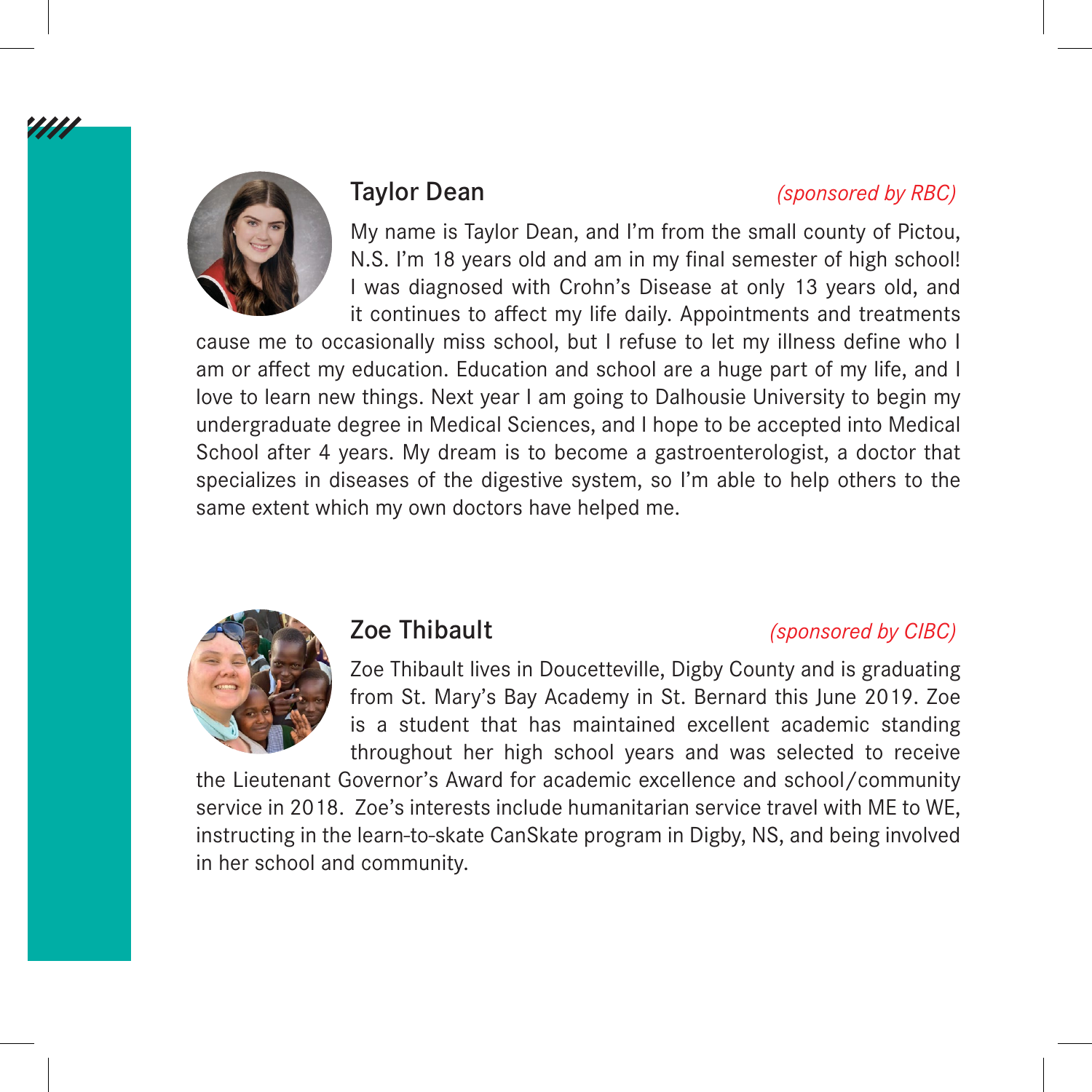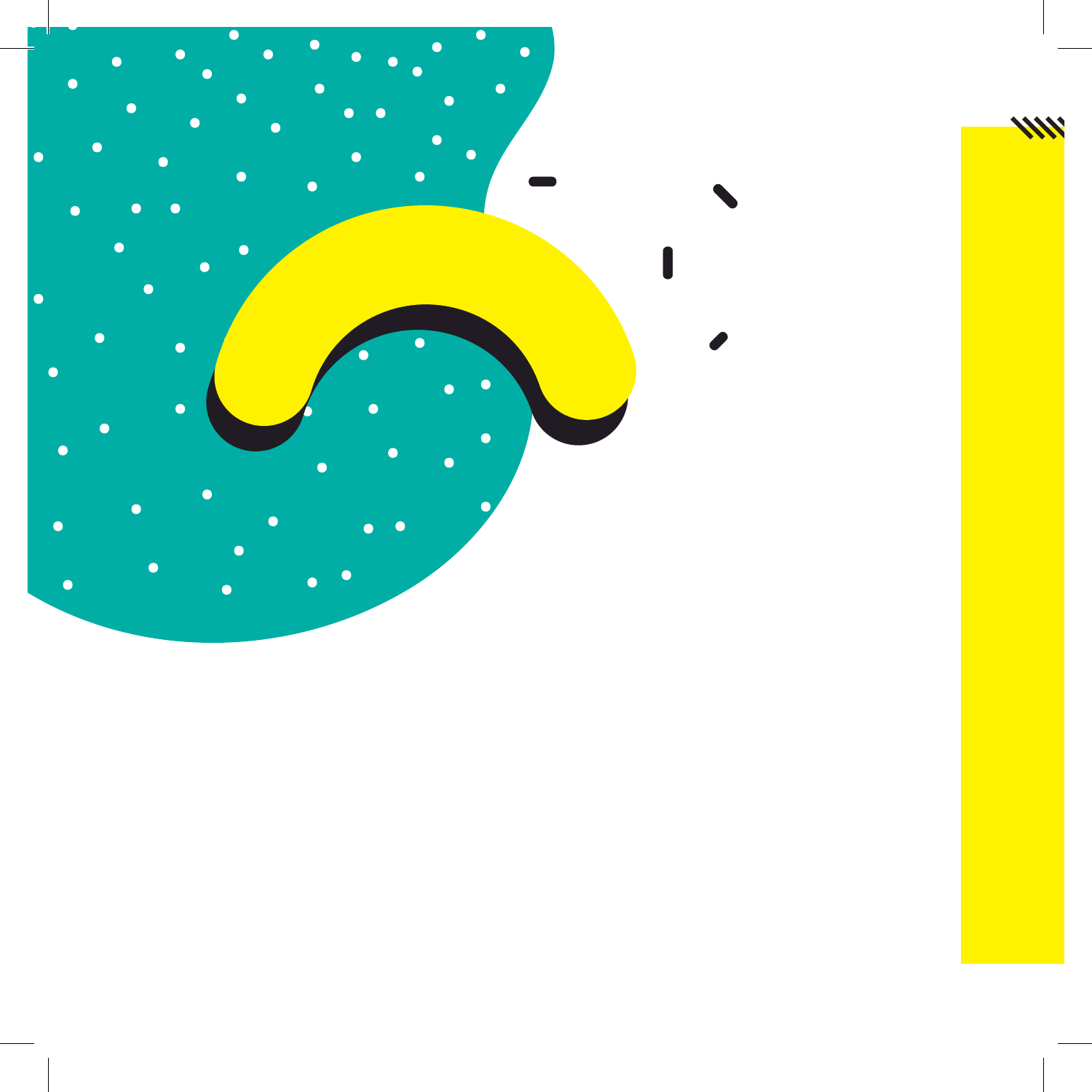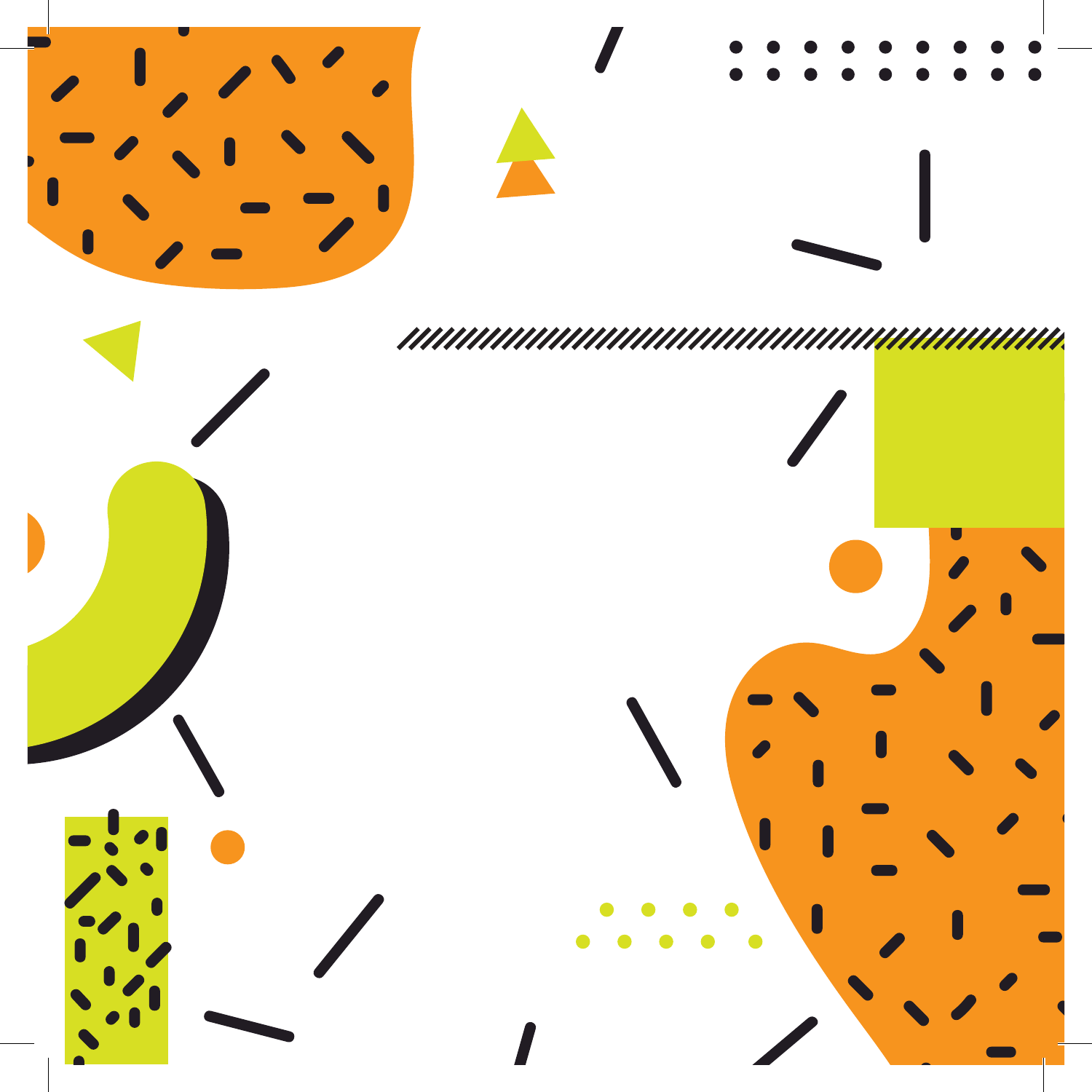

# **INVESTING IN OUR FUTURE**

Cape Breton Scholarship Recipients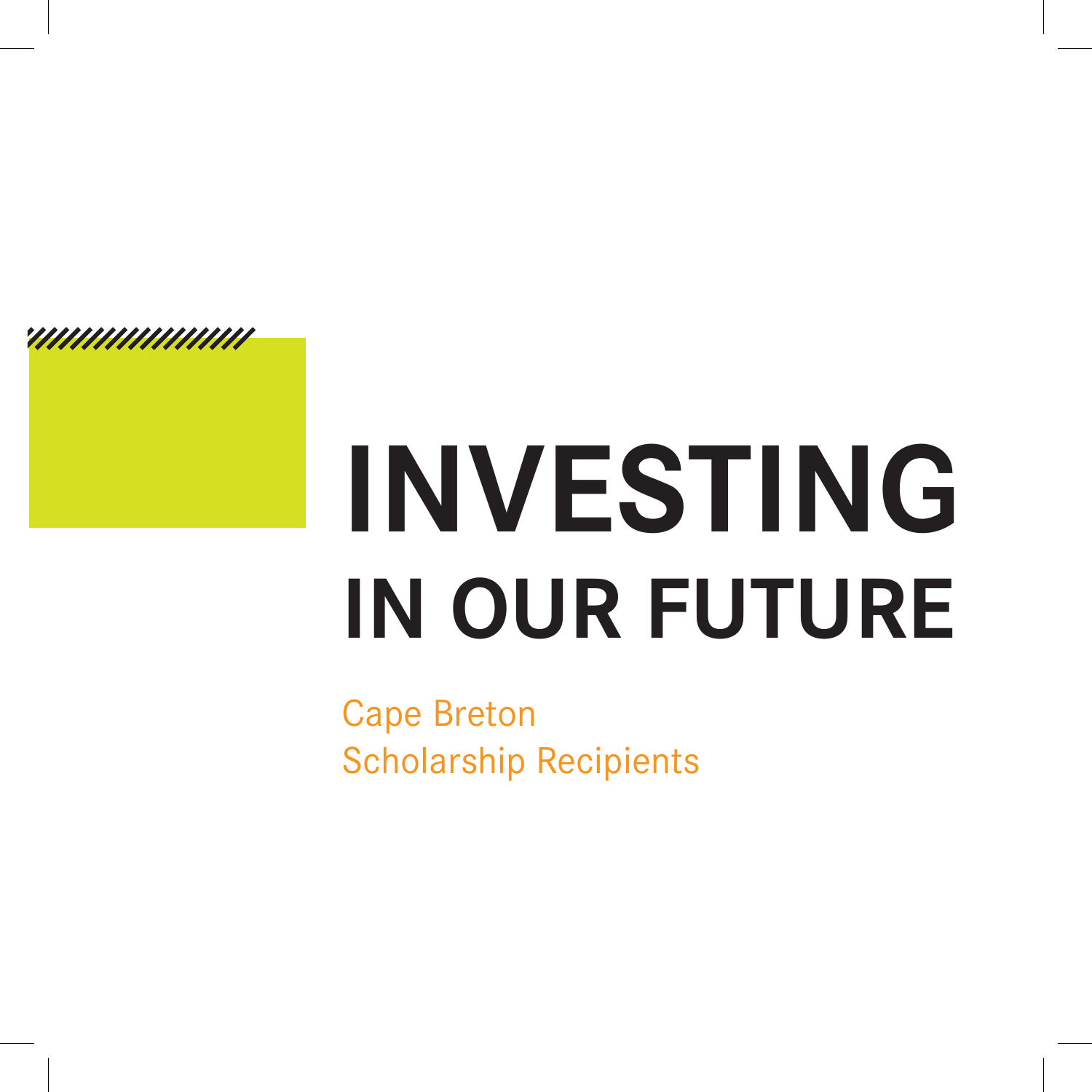

'*''*''

## Adam MacNeil *(sponsored by RBC)*

My name is Adam MacNeil. I am 18 years old and a grade 12 student at Cape Breton Highlands Education Centre/Academy. I was born and raised in Margaree Forks, Cape Breton and I am the youngest of 4 children, with 1 older brother and 2 older sisters.

Growing up in a fairly small town, it can sometimes be hard for some people to find things tha tinterest them. I was lucky enough to find what I now consider 2 of my greatest passions, Volleyball and Musical theater. Both these activities brought me much joy and growth and I hope I can continue with them in the future!

This spring I will be attending NSCC Ivany campus in Dartmouth, Nova Scotia where I am enrolled in the Radio/Television/Journalism program where I hope to make a promising career out of one day.



## Kyle MacNeil *(sponsored by Casino Nova Scotia)*

Kyle MacNeil is 18 years old and lives in Bras D'Or. He attends Memorial High School in Sydney Mines where he is one of the proud captains of the division 1 Varsity Basketball Team. Kyle also participates in the Robotics Club and has attended Acadia

University for provincial tournaments in Robotics ove the past several years. He enjoys building things and hopes that his passion carried forward to hi carreer choice of Engineering. He loved video games and hanging out with friends. This summer, Kyle was lucky enough to get a job with EHS (Emergeny Health Services). He is excited yo see what the future will bring.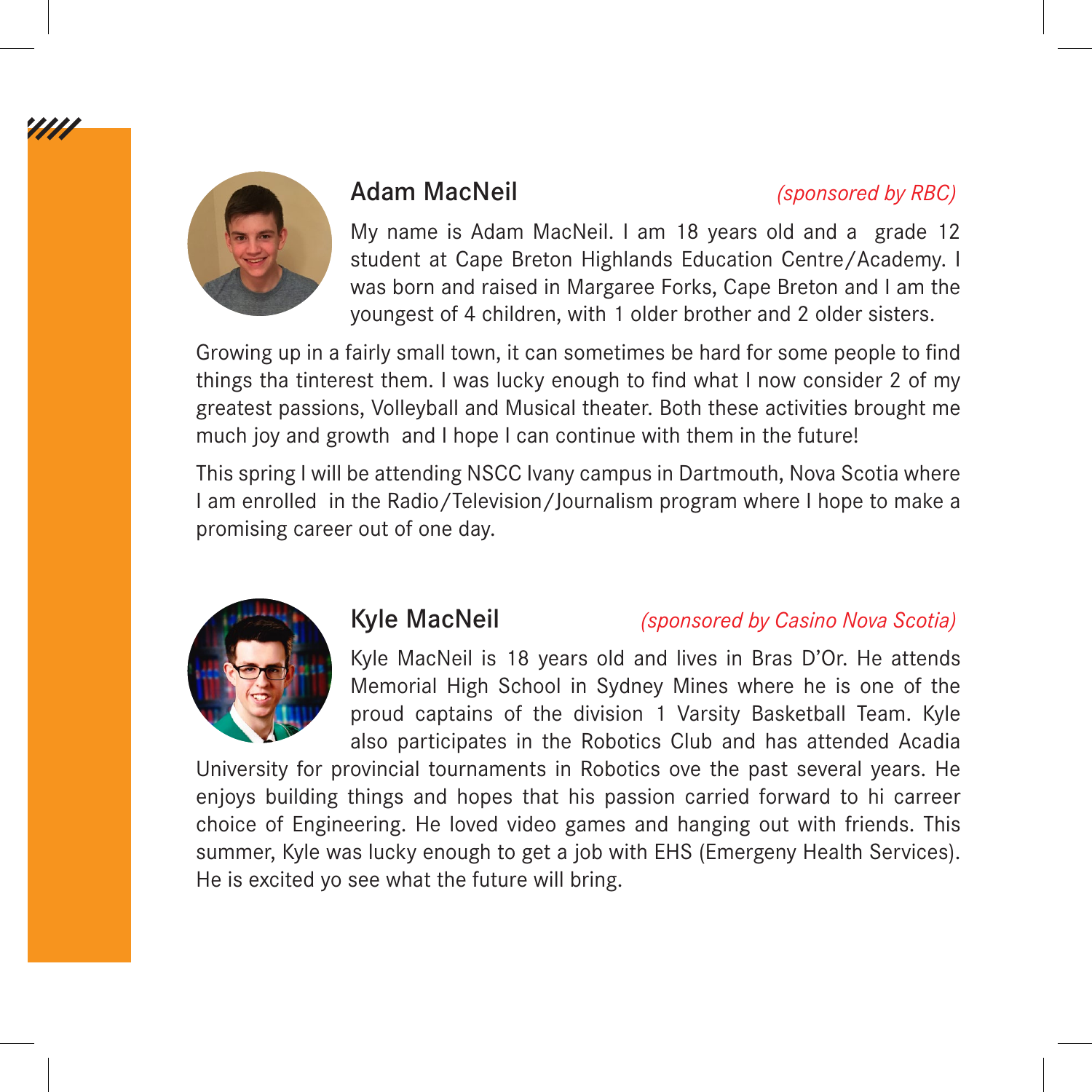Sarah MacNeil *(sponsored by Scotiabank)* 

 $\boldsymbol{\mathcal{N}}$ 



My name is Sarah MacNeil. I am a grade 12 student at Rankin School of The Narrows in Iona, NS. In September I will be attending NSCC Marconi for Practical Nursing. I am very involved in my school and my community. I am on all my school sports teams

and I am the Student Council Co-President of my school. I volunteer much of my time in my community. I am a volunteer at my church, Grandona Royal Canadian Legion, Iona, the Highland Village Museum and I am one of the youngest members in the Iona Volunteer Fire Department, where I do weekly training and help the Fire Department in any way when they are on emergency calls. I also volunteer at World Oceans Day, Iona, I am a volunteer summer soccer coach, and I serve at the Cancer Dinner Fundraiser and several other functions in my community. I recently received the Victoria County Youth Volunteer Award.



## Sean Smith *(sponsored by Scotiabank)*

My name is Sean Smith and I grew up in Cape Breton. I am a student-athlete and I am in my third year of Mechanical Engineering at Dalhousie University. I graduated from Cape Breton University (CBU) in 2018 with my Diploma in Engineering receiving

the Governor General's Collegiate Bronze Medal. My goal is to pursue a career in engineering so I can make contributions that will benefit society. Along with my academics I have been a hockey player since elementary school and currently play for the Cole Harbour Colts. The balance between the two is very important to me because I value being well rounded. I do all of this with a lifelong disability that I deal with on a day to day basis. I hope to inspire people with disabilities and show them that anything is possible if they put their mind to it.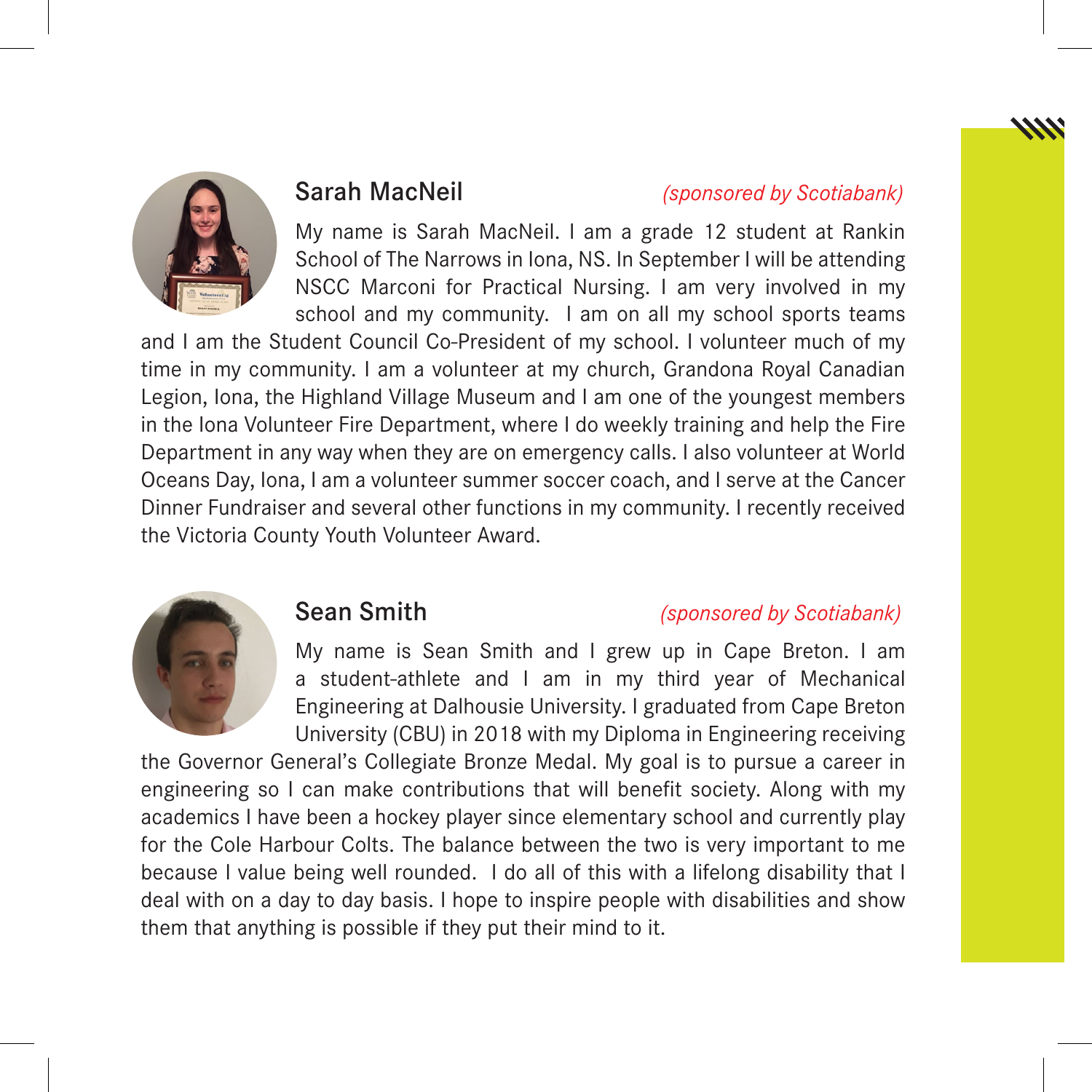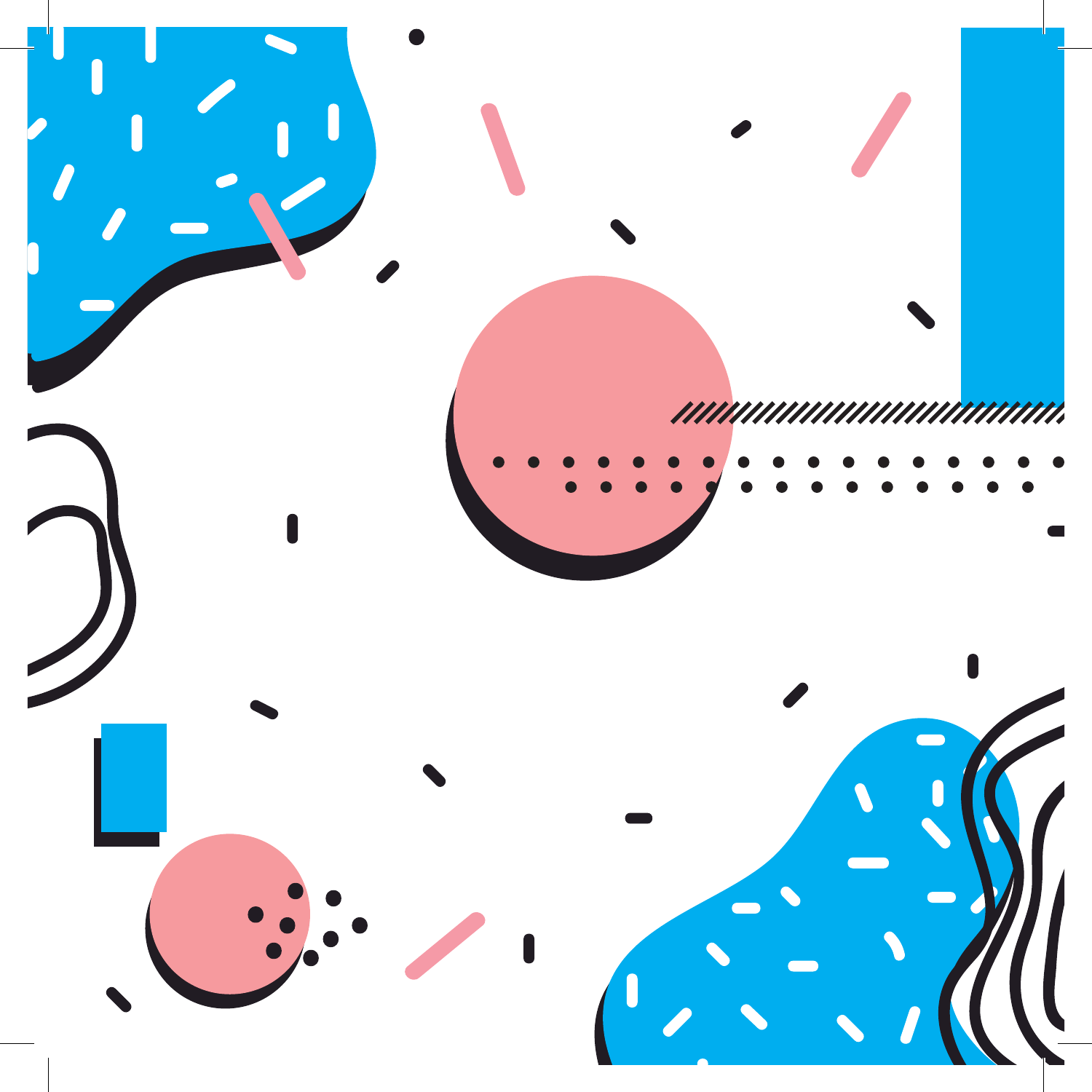## **THANK YOU TO OUR SPONSORS**









THE **Smith Family**